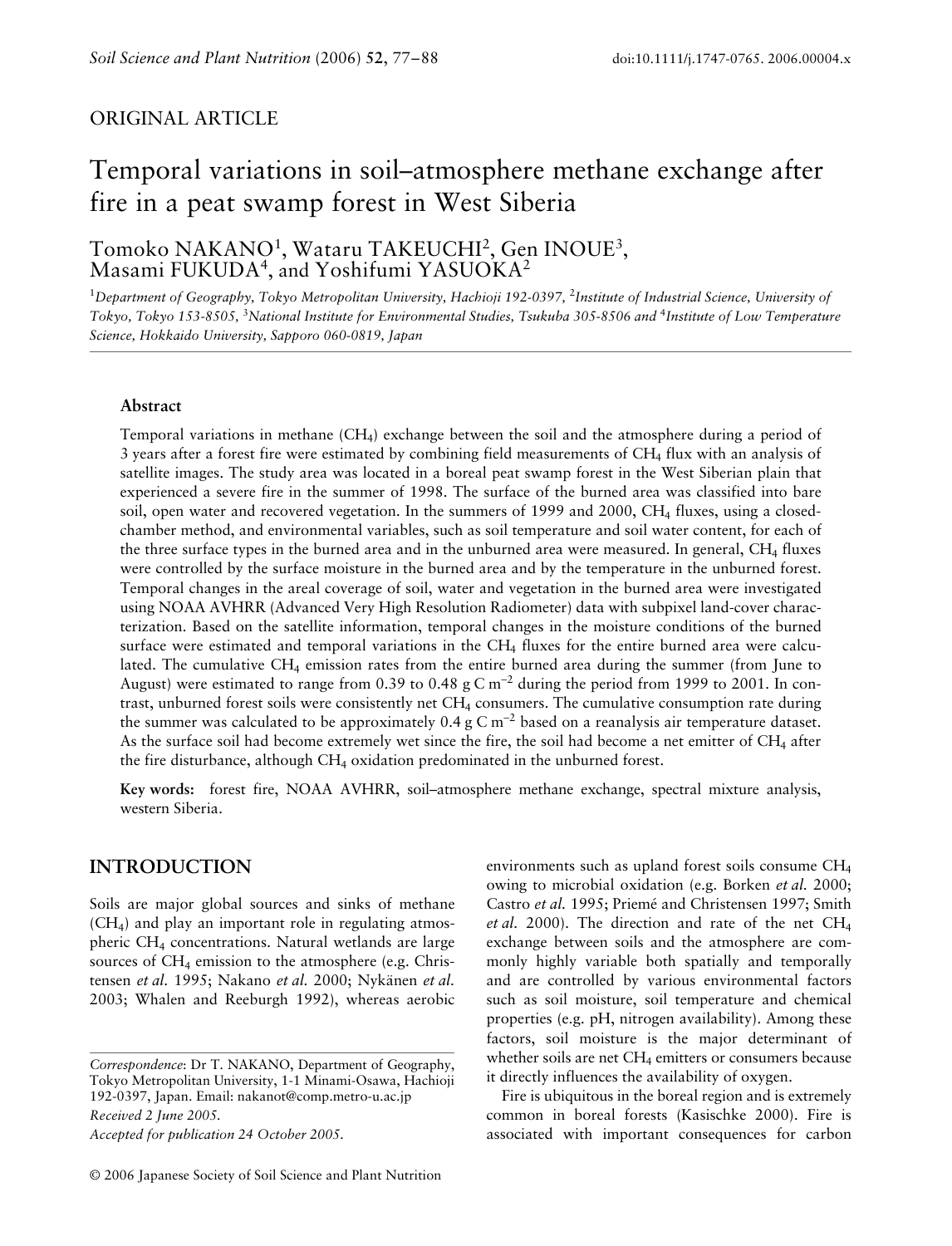storage in boreal forests and is linked to immediate pulses of trace gases to the atmosphere through combustion. Fire also causes long-term surface disturbances and changes in the gas exchange between soil and the atmosphere. In many studies, carbon emissions during burning and post-fire release of  $CO<sub>2</sub>$  have been investigated using satellite imagery, historical statistics, modeling and/or field soil surveys (Auclair and Carter 1993; Cahoon *et al.* 1994; Conard *et al.* 2002; Dixon and Krankina 1993; French *et al.* 2000; Isaev *et al.* 2002; Kasischke and Bruhwiler 2003; Kasischke *et al.* 1995; Pitkänen *et al.* 1999; Turetsky and Wieder 2001; Zoltai *et al.* 1998). In addition, changes in the surface CH4 flux before and after controlled fires (Kim and Tanaka 2003; Levine *et al.* 1990) have been investigated using a chronosequential method (Burke *et al.* 1997). However, continuous variations in the soil–atmosphere CH4 exchange over several years at a particular burned site have been examined in only a few studies. Another consideration is the need to scale up the  $CH<sub>4</sub>$  flux measured at points or in a small area to an entire burned area to evaluate the impact of fire on the soil–atmosphere CH4 exchange.

Remote sensing is an appropriate technique for monitoring the land surface over a wide area. High-resolution images such as LANDSAT TM, SPOT HRV and Terra ASTER images have been used to map forest fire extent and damage and to estimate carbon emissions from burned areas (Garcia-Haro *et al.* 2001). However, high-resolution images may not cover a target area frequently because of their narrow swath width. Coarse spatial resolution data, such as NOAA AVHRR (Advanced Very High Resolution Radiometer) data, have the advantages of wide coverage and high temporal resolution, although this sensor may not detect fine spatial structures in mixtures of vegetation, soil and water in land ecosystems, which results in the existence of mixed pixels. However, a technique for extracting subpixel cover type reflectance levels from the mixed pixels of a coarse spatial resolution image has been developed (Oleson *et al.* 1995; Takeuchi *et al.* 2003).

The study area was located in a boreal forest in the West Siberian plain that experienced a forest fire in 1998. The surface environment of the burned area consisted of a mosaic of small ponds (open water), bare soil and invading herbaceous plants, whose distribution had varied temporally over the years following the fire. The purpose of the present study was to estimate temporal variations in the  $CH<sub>4</sub>$  exchange between soil and the atmosphere after fire disturbance for the entire burned area. To achieve this objective, first we conducted flux measurements at the burned sites and the unburned site and revealed relationships between the CH<sub>4</sub> flux and environmental variables. Second, temporal variations in

the surface environment were analyzed based on NOAA AVHRR images covering the study area. Finally, we estimated temporal variations in  $CH<sub>4</sub>$  flux from the entire burned area by combining the results from the field measurements with the results from an analysis of the remotely sensed data.

# **MATERIALS AND METHODS**

## **Study sites**

The study area was located in a boreal forest (latitude 56°52′N, longitude 83°17′E) near Plotnikovo, Tomsk Oblast, in the southern part of the West Siberian plain. This plain is an extremely paludinous area characterized by very large carbon stocks resulting from peat accumulation (Yefremov and Yefremova 2001). The study area was covered with a thick organic soil layer derived from peat. In the area, the annual mean air temperature was −1.1°C, mean monthly temperatures ranged between −18.6°C and −17.6°C throughout the year, and the annual precipitation was approximately 530 mm (Lapshina *et al.* 2001). Measurements were conducted in an unburned forest and in an adjacent area that was burnt in August 1998. Based on a comparison between satellite images before and after the fire, the burned area was estimated to extend over 13.8 km2 (Takeuchi *et al.* 2002).

In the unburned area, the forest consisted of white birch (*Betula pendula*) with occasional Scots pines (*Pinus sylvestris*). The ground vegetation included shrubs (*Ledum palustre, Chamaedaphne calyculata, Rubus chamaemorus*) and herbaceous plant communities. A 3-cm layer of decomposing litter (L horizon) was underlain by a thick (approximatley 90 cm), black, organic layer (H horizon), which overlaid a silty, mineral horizon (B horizon).

In general, forest fires in West Siberia burn organic-rich soils and tree roots, not tree canopies. Thus, most trees in the burned areas fall down during the fire and leave innumerable root scars on the soil surface. The soil surface in the burned study area was uneven (approximately 50-cm high undulation) and was entirely covered with fallen trees (Fig. 1). The burned area was covered with snow until the beginning of May. The surface was flooded after snowmelt and gradually dried out owing to evaporation during the summer. Although most plants were completely burnt in August 1998, the ground surface was gradually invaded by plants in the summer of the following years: first liverwort (*Marchantia* Sp.) and successively other herbaceous plants (mainly *Epilobium angustifolium*). The soil had no litter layer, but the black organic H horizon was approximately 30 cm thick and was underlain by a silty, mineral horizon (B horizon). Some charcoal fragments were included in the upper part of the H horizon. The surface environment in the burned area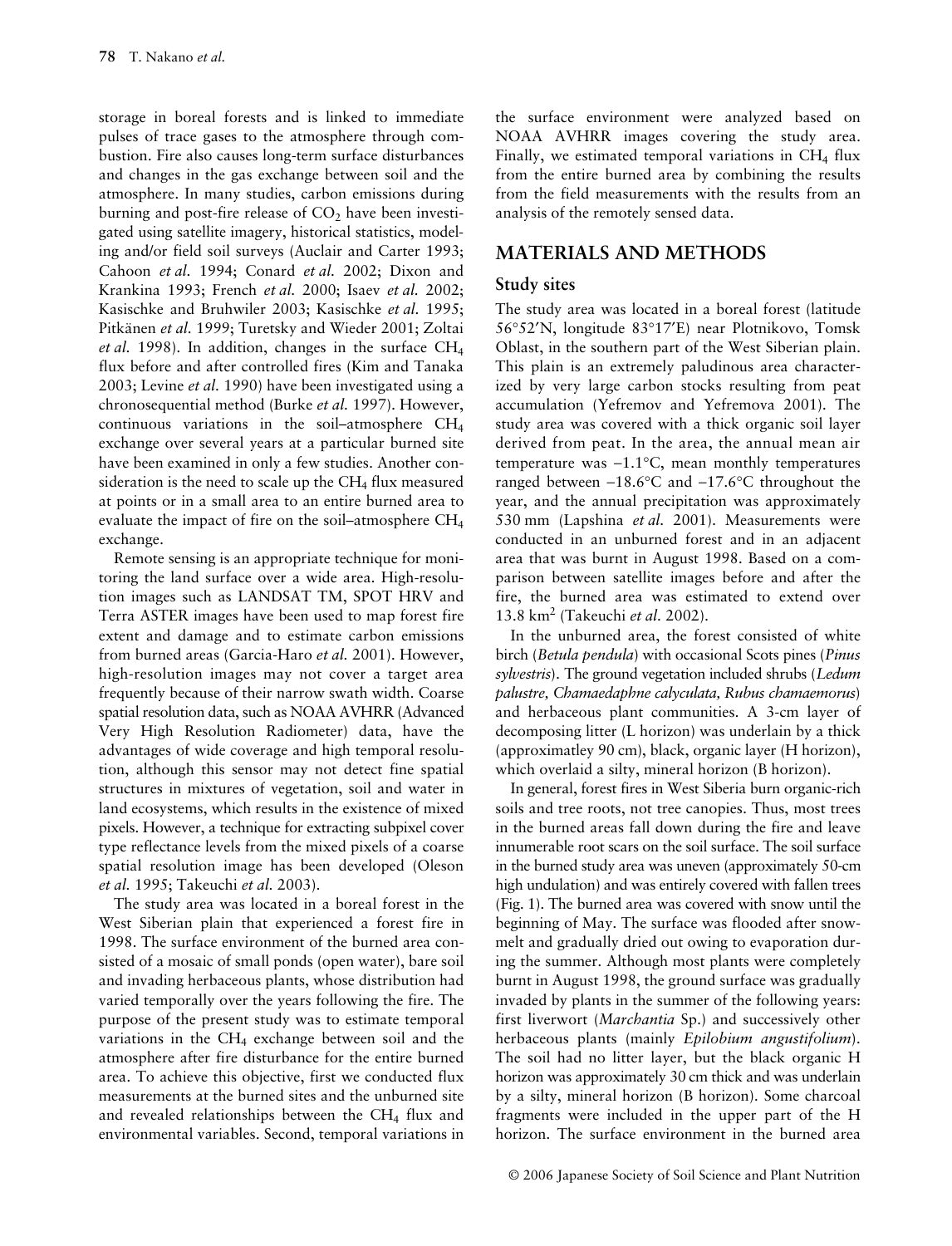

**Figure 1** The burned area in August 1999; almost the entire area was covered with fallen trees.

was classified into open water, unvegetated bare soil and plant-covered soil; the distribution and areal coverage of each component varied across seasons and years.

#### **Methodology of field observations**

Measurements of net  $CH<sub>4</sub>$  flux were conducted at the following sites: unburned forest (site U), open water (site W), bare soil (site S) and vegetation (site V) sites in the burned area using a closed-chamber method. The system comprised a 0.4-m-tall transparent chamber, stainless-steel collars with an enclosure of  $0.152 \text{ m}^2$ , a portable  $CH_4/CO_2$  analyzer equipped with a semiconductor CH4 detector, and a 12-V lead-acid battery. The chamber was made of acrylic plastic and was equipped with sampling ports, a Tedlar bag to equalize pressure, a thermometer and a battery-operated fan. Before the initiation of the measurements, two collars were embedded into the soil to a depth of 10 cm at site U, and they remained throughout the study. At sites W, S and V, two or three collars were inserted into the soil at each site on the first day of each study period and remained only for the duration of the period, because the surface environment at the burned sites changed with time. The chamber was closed for 10 min by fitting a water-filled groove into the collar for the measurements. Sample air was continuously pumped at a rate of approximately 1 dm<sup>3</sup> min<sup>-1</sup> from the chamber through a polyethylene tube to the  $CH<sub>4</sub>$  analyzer and back to the chamber. Details of the analysis have been described by Nakano *et al.* (2004). The CH<sub>4</sub> concentration in the chamber was recorded at 5 s intervals with a data logger (NR-1000, Keyence Co., Osaka, Japan).  $CH<sub>4</sub>$  flux at the drier unburned site was determined from the rate constant of the exponential curve fit to the concentration changes over a 10 min sampling period, whereas the flux was calculated using a linear regression of the

concentration changes over the first 3 min at the wetter burned site that was more prone to ebullition and disturbances. The minimum  $r^2$  value for significance was 0.90, and any data that fell below this value were rejected. The detection limit was approximately  $\pm 0.03$  mg  $\text{C m}^{-2}$  day<sup>-1</sup>. A positive CH<sub>4</sub> flux represents a transfer from the soil surface to the atmosphere and a negative flux indicates  $CH<sub>4</sub>$  uptake by the soil.

Flux measurements were carried out during 1-week periods in August 1999, June 2000 and September 2000. At site U, flux was measured four times per day for each of two collars to examine temporal variations in methane oxidation by boreal forest soil (Nakano *et al.* 2004), and the daily mean flux was calculated based on these data. At sites W and S, flux measurements were conducted three to five times at each site for each period. Flux at site V was measured only in September 2000 because herbaceous plants invaded our observation area after the measurement of June 2000.

Environmental data were collected concurrently with the flux measurements. At sites U, S and V, the soil temperature at a depth of 10 cm and volumetric water content (VWC) at the time of the flux measurements were determined using a handheld digital thermometer (ST-920, Testoterm GmbH & Co., Berlin, Germany) and time domain reflectometry (TDR) probes (0–12 cm depth; HydroSense, Campbell Scientific Inc., Logan, UT, USA) positioned vertically from the surface into the soil, respectively. At site W, the depth of standing water was measured at the time of the flux measurements. Measurements of the soil temperature, soil moisture and water depth were carried out at 5 points around each collar immediately after the flux measurement was recorded and averaged. In addition, air temperatures at 1.5 m above ground level at both the burned and unburned areas were measured every 30 min using data loggers with thermistor probes (SK-L200T, Sato Keiryoki Mfg. Co., Tokyo, Japan). The spatial distribution of soil moisture and the depth of standing water in the burned area were also surveyed every 5 m along two 50-m sampling transects in August 1999, June 2000, September 2000 and August 2001.

Surface soil samples at both the burned and unburned sites were collected in triplicate and brought back to Japan in September 2000. The relative gas diffusion coefficient  $(D/D<sub>0</sub>)$  was determined using Osozawa's (1987) diffusion chamber method with  $100$ -cm<sup>3</sup> undisturbed soil cores. Soil core porosity was measured with an actual volume meter (DIK-1000, Daiki Rika Kogyo Co., Tokyo, Japan) and the bulk density was determined gravimetrically. The soil cores were also used for cross-checking the TDR results using the gravimetric method. Total carbon and nitrogen contents were determined by dry combustion using a CN analyzer (Vario-EL, Elementar Analysensysteme GmbH,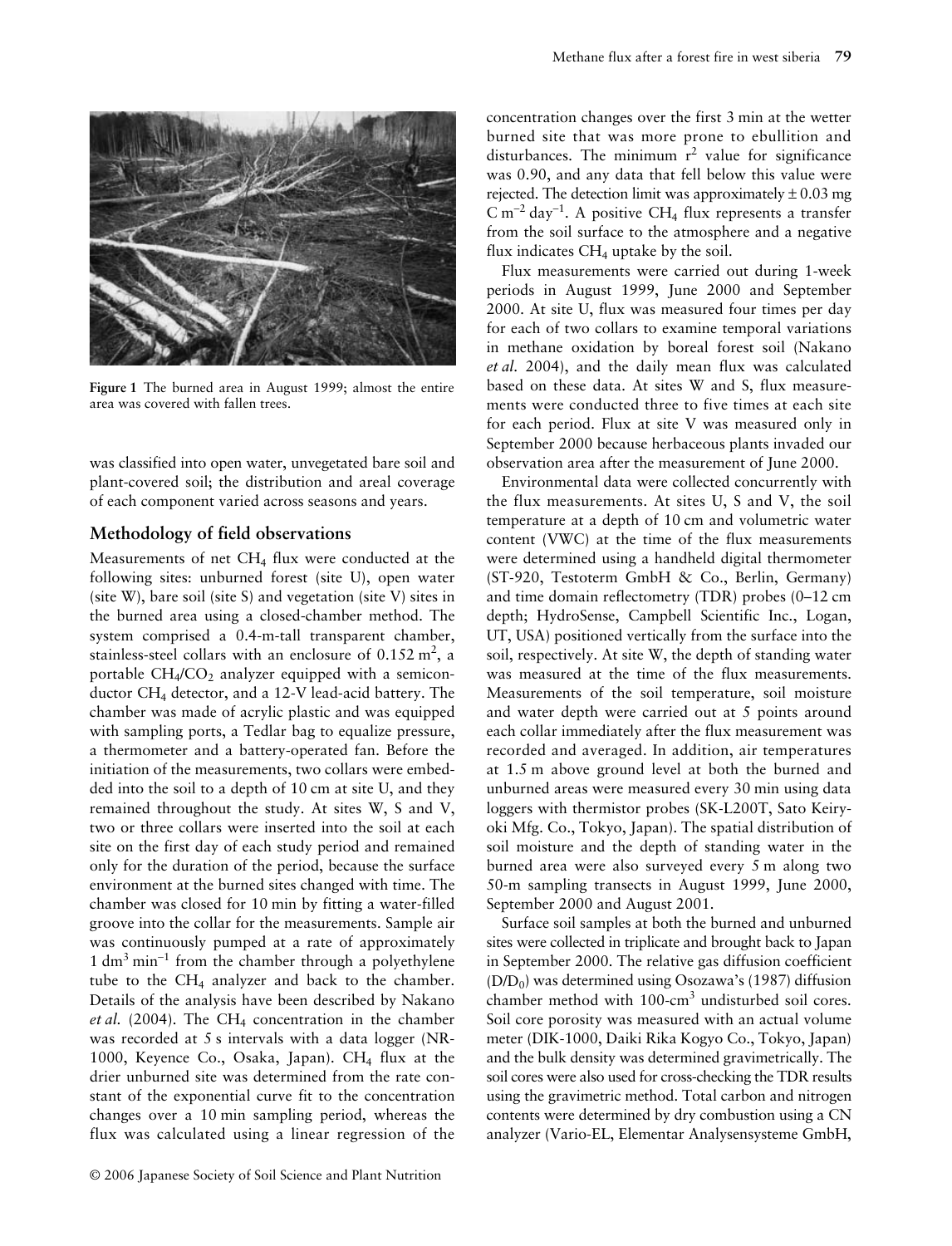Hanau, Germany) equipped with a thermal conductivity detector. Soil pH and electrical conductivity (EC) were determined with a glass electrode pH meter and an EC meter, respectively, in a supernatant suspension of 1:10 soil : deionized water mixture.

#### **Analysis of NOAA AVHRR imagery**

A total of 715 AVHRR images from the summers of 1998–2001 were acquired. NOAA AVHRR channels 1 and 2 were calibrated to reflectance values using coefficients based on the NOAA KLM User's Guide (Goodrum *et al.* 1999), and cloud-free areas were selected carefully with visual interpretation. Corrections of the atmospheric conditions and bidirectional reflectance distribution function (BRDF) were not carried out. Pixels over 45° of the sensor scan angle were considered unacceptable for processing. The AVHRR data were geometrically corrected based on ground control point (GCP) matching using PaNDA software, and the registration error over the image was less than 1 pixel. PaNDA is a free software package for NOAA data analysis (Shimoda *et al.* 1998). After screening out inappropriate images, 24 images were selected for analysis (Table 1).

The NOAA AVHRR is one of the few space-borne sensors currently capable of acquiring radiometric data over a broad range of view angles. However, the relatively coarse spatial resolution of AVHRR (1.1–4.3 km)

| No. | Date           |     | Julian Day Time (GMT) | Satellite |
|-----|----------------|-----|-----------------------|-----------|
| 1   | 24 May 1998    | 144 | 0856                  | $NOAA-14$ |
| 2   | 4 June 1998    | 155 | 0835                  | $NOAA-14$ |
| 3   | 17 June 1998   | 168 | 0744                  | $NOAA-14$ |
| 4   | 9 July 1998    | 190 | 08.50                 | $NOAA-14$ |
| 5   | 25 July 1998   | 206 | 0914                  | NOAA-14   |
| 6   | 10 August 1998 | 222 | 0719                  | $NOAA-14$ |
| 7   | 23 May 1999    | 143 | 0818                  | NOAA-14   |
| 8   | 6 June 1999    | 157 | 0901                  | NOAA-14   |
| 9   | 22 June 1999   | 173 | 0923                  | NOAA-14   |
| 10  | 7 July 1999    | 188 | 0812                  | $NOAA-14$ |
| 11  | 30 July 1999   | 211 | 0855                  | NOAA-14   |
| 12  | 10 August 1999 | 222 | 0831                  | NOAA-14   |
| 13  | 19 May 2000    | 140 | 1002                  | NOAA-14   |
| 14  | 19 June 2000   | 171 | 0900                  | NOAA-14   |
| 15  | 25 June 2000   | 177 | 0939                  | $NOAA-14$ |
| 16  | 9 July 2000    | 191 | 1017                  | NOAA-16   |
| 17  | 31 July 2000   | 213 | 0914                  | NOAA-16   |
| 18  | 7 August 2000  | 220 | 0934                  | NOAA-16   |
| 19  | 26 May 2001    | 146 | 1042                  | NOAA-16   |
| 20  | 24 June 2001   | 175 | 1000                  | NOAA-16   |
| 21  | 6 July 2001    | 187 | 0712                  | NOAA-16   |
| 22  | 19 July 2001   | 200 | 0635                  | NOAA-16   |
| 23  | 3 August 2001  | 215 | 0721                  | NOAA-16   |
| 24  | 17 August 2001 | 229 | 0820                  | NOAA-16   |

most often results in measurements of mixed land covers and pixel unmixing is required (Asner *et al.* 1997). A linear spectral mixture model based on three end members, vegetation, soil and water (Yamagata *et al.* 1997), was defined by

$$
AVHRR_{CH1} = a_{11}V + a_{12}S + a_{13}W
$$
 (1)

and

$$
AVHRR_{CH2} = a_{21}V + a_{22}S + a_{23}W
$$
 (2)

where  $AVHRR<sub>CH1</sub>$  and  $AVHRR<sub>CH2</sub>$  are the reflectance of channels 1 and 2, respectively, and V, S and W are the fractional coverage of vegetation, soil and water; a<sub>ii</sub> represents the end members and ranges from 0 to 1. The constraint equation (Eq. 3) requires that the sum of V, S and W in each pixel equal 1.

$$
V + S + W = 1 \tag{3}
$$

By solving the three equations with the AVHRR reflectance levels of channels 1 and 2 simultaneously, we were able to calculate the fractional coverage of V, S and W within a pixel. Results of the linear spectral mixture model were verified based on the field survey.

# **RESULTS**

#### **Field measurements**

Summary statistics of the  $CH<sub>4</sub>$  flux and environmental variables for the entire study period are presented in Table 1 The NOAA AVHRR data used in this study<br>Table 2. Soil–atmosphere exchanges of CH<sub>4</sub> were

Table 2 Summary statistics of CH<sub>4</sub> flux and environmental variables at the burned sites and the unburned site

| $\boldsymbol{n}$ | Mean   | Median                        | <b>SD</b>                                                    | Maximum                                    | Minimum                                                    |
|------------------|--------|-------------------------------|--------------------------------------------------------------|--------------------------------------------|------------------------------------------------------------|
|                  |        |                               |                                                              |                                            |                                                            |
| 17               | 11     | 6.5                           | 8.5                                                          | 30                                         | 2.6                                                        |
| 14               | 3.4    | 0.24                          | 5.1                                                          | 16                                         | $-0.48$                                                    |
| 9                | 0.27   | 0.04                          | 0.64                                                         | 0.07                                       | $-0.41$                                                    |
| 43               | $-3.9$ | $-3.9$                        | 1.0                                                          | $-2.2$                                     | $-6.8$                                                     |
|                  |        |                               |                                                              |                                            |                                                            |
|                  | 12.5   | 11.5                          | 1.9                                                          | 15.5                                       | 10.5                                                       |
|                  | 11.2   | 11.0                          | 0.4                                                          | 11.8                                       | 10.9                                                       |
|                  | 13.4   | 13.9                          | 1.2                                                          | 14.9                                       | 10.3                                                       |
|                  |        |                               |                                                              |                                            |                                                            |
|                  | 10.5   | 10.0                          | 5.5                                                          | 20.5                                       | 3.0                                                        |
|                  |        |                               |                                                              |                                            |                                                            |
|                  | 57.9   | 50.5                          | 14.8                                                         | 82.9                                       | 43.0                                                       |
|                  | 25.4   | 25.0                          | 3.5                                                          | 32.8                                       | 21.7                                                       |
|                  | 11.2   | 10.8                          | 2.5                                                          | 19.7                                       | 7.4                                                        |
|                  |        | Water depth $(cm)^{\ddagger}$ | CH <sub>4</sub> flux (mg C m <sup>-2</sup> d <sup>-1</sup> ) | Volumetric water content $(\%)^{\ddagger}$ | Soil temperature at 10-cm depth $({}^{\circ}C)^{\ddagger}$ |

† Burned sites: W, open water; S, bare soil; and V, vegetated. U, unburned site. **‡** Data collected concurrently with flux measurements. SD, standard deviation.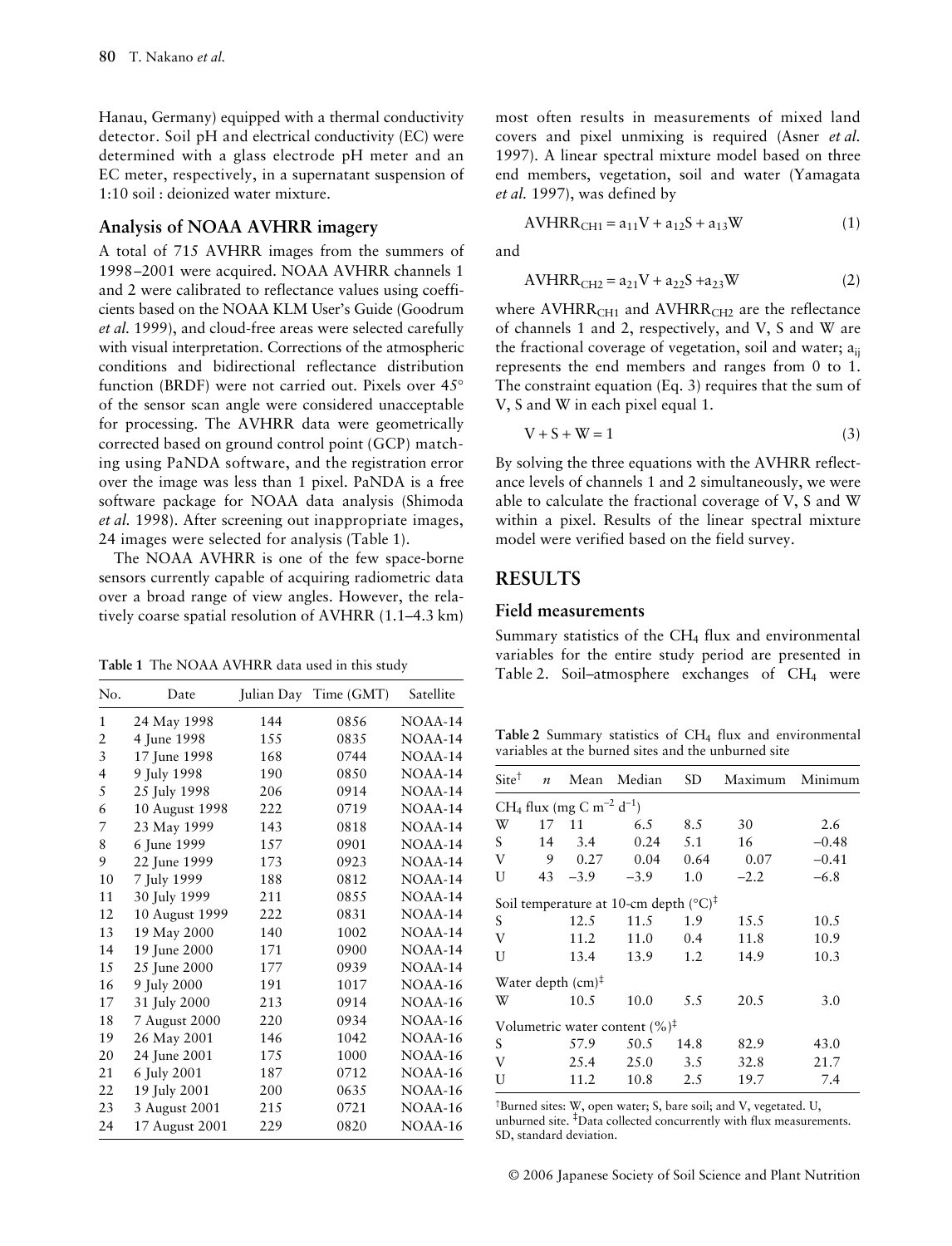| Site    | August 1999 |          | June $2000$ |          | September 2000 |          |
|---------|-------------|----------|-------------|----------|----------------|----------|
|         | Burned      | Unburned | Burned      | Unburned | Burned         | Unburned |
| Mean    | 10.7        | 10.3     | 18.0        | 17.2     | 11.5           | 11.2     |
| Maximum | 21.3        | 21.0     | 32.1        | 30.8     | 26.5           | 26.1     |
| Minimum | $-1.0$      | $-0.4$   | 2.0         | 3.1      | $-0.4$         | 0.3      |

**Table 3** Summary of air temperature data (°C) recorded automatically at 30-min intervals at the burned and unburned areas

always negative at site U, indicating that forest soil before the fire was a net consumer of CH4. In contrast, CH4 flux was always positive (net emission) at site W. Both emission and consumption of CH<sub>4</sub> were observed at sites S and V. The flux varied widely at site S, ranging from -0.48 to 16 mg C m<sup>-2</sup> d<sup>-1</sup>, whereas it was close to zero at site V. Soil temperatures at a depth of 10 cm showed slight variations (approximately 10–15°C) at all sites. The VWC of the soils differed markedly among the sites: at site S the values were very high and variable, whereas the soil at site U experienced drought conditions (VWC < 20%) for the entire period.

Air temperature recorded at 30-min intervals was significantly different between the burned area and the unburned area for all the study periods (paired *t*-test, *P* < 0.0001; Table 3). Mean temperatures for each period at the burned area were 0.3–0.8°C higher than those at the unburned area. Temperature variations were also significantly different between the areas; the range of temperature variations was wider in the burned area than in the unburned area.

Table 4 shows the results of the transect measurement of the water depth of pools and VWC of bare and plant-covered soils at the burned area. Measurements were carried out during each period at 22 points every 5 m along the two 50-m transects. The number and depth of the pools were greatest in June 2000, immediately after the snowmelt. Soil moisture level in the bare soil was also highest in June 2000. The soil gradually dried out during summer, and herbaceous plants started to invade the measurement lines in the summer of 2000. The VWC of the plant-covered soils was approximately 25% in both September 2000 and August 2001.

Soil properties of the surface H horizon at the burned area and the unburned area are presented in Table 5. Significant differences in means between the unburned area and the burned area were found for the thickness of the H horizon, relative gas diffusion coefficient (D/D<sub>0</sub>), pH and EC (two-sample *t* test,  $P < 0.05$ ). The thickness of the H horizon decreased by approximately 60 cm after the fire, and  $D/D_0$  also decreased considerably. The values of the pH and EC showed a slight increase and decrease, respectively.

Spearman's rank correlation coefficients  $(r<sub>s</sub>)$  for the relationship between individual measurements of

|  |                                   |  | Table 4 Water depth of pools and volumetric water content |  |  |
|--|-----------------------------------|--|-----------------------------------------------------------|--|--|
|  |                                   |  | of bare and plant-covered soils measured along two 50-m   |  |  |
|  | transect lines in the burned area |  |                                                           |  |  |

| Period                                             | $\boldsymbol{n}$ | Mean | SD. |
|----------------------------------------------------|------------------|------|-----|
| Water depth (cm)                                   |                  |      |     |
| August 1999                                        | 9                | 6.5  | 2.1 |
| <b>June 2000</b>                                   | 14               | 13.8 | 4.5 |
| September 2000                                     | 8                | 10.2 | 3.6 |
| August 2001                                        | 3                | 4.0  | 1.4 |
| Volumetric water content (%) of bare soil          |                  |      |     |
| August 1999                                        | 13               | 48.0 | 7.2 |
| June 2000                                          | 8                | 75.9 | 6.8 |
| September 2000                                     | 8                | 53.5 | 5.1 |
| August 2001                                        | 4                | 39.1 | 5.3 |
| Volumetric water content (%) of plant-covered soil |                  |      |     |
| August 1999                                        | 0                |      |     |
| <b>June 2000</b>                                   | $^{()}$          |      |     |
| September 2000                                     | 6                | 25.2 | 3.8 |
| August 2001                                        | 15               | 23.7 | 4.1 |

–, no data. SD, standard deviation.

**Table 5** Soil properties of the surface organic layer (H horizon) at the burned and unburned areas

|                             | Unburned          | Burned            |
|-----------------------------|-------------------|-------------------|
| Thickness (m)               | $0.89 \pm 0.06$   | $0.31 \pm 0.16$   |
| Bulk density (Mg $m^{-3}$ ) | $0.19 \pm 0.02$   | $0.22 \pm 0.02$   |
| Porosity $(\% )$            | $90 \pm 2$        | $89 \pm 3$        |
| $D/D_0$                     | $0.37 \pm 0.05$   | $0.010 \pm 0.001$ |
| Total C $(g g^{-1})$        | $0.43 \pm 0.02$   | $0.45 \pm 0.01$   |
| Total N $(g g^{-1})$        | $0.025 \pm 0.002$ | $0.025 \pm 0.002$ |
| pH(H <sub>2</sub> O)        | $4.9 \pm 0.1$     | $5.5 \pm 0.2$     |
| EС                          | $17 \pm 1$        | $12 \pm 2$        |
|                             |                   |                   |

Values represent mean  $\pm$  SD. D/D<sub>0</sub>, relative gas diffusion coefficient in soil; EC, electrical conductivity.

the CH4 flux and environmental variables are given in Table 6. At site W, the  $CH_4$  flux showed a negative correlation with water depth. The flux was positively correlated with air and soil temperatures and VWC at site S. There were no significant correlations at site V. Relationships of the  $CH<sub>4</sub>$  flux versus water depth and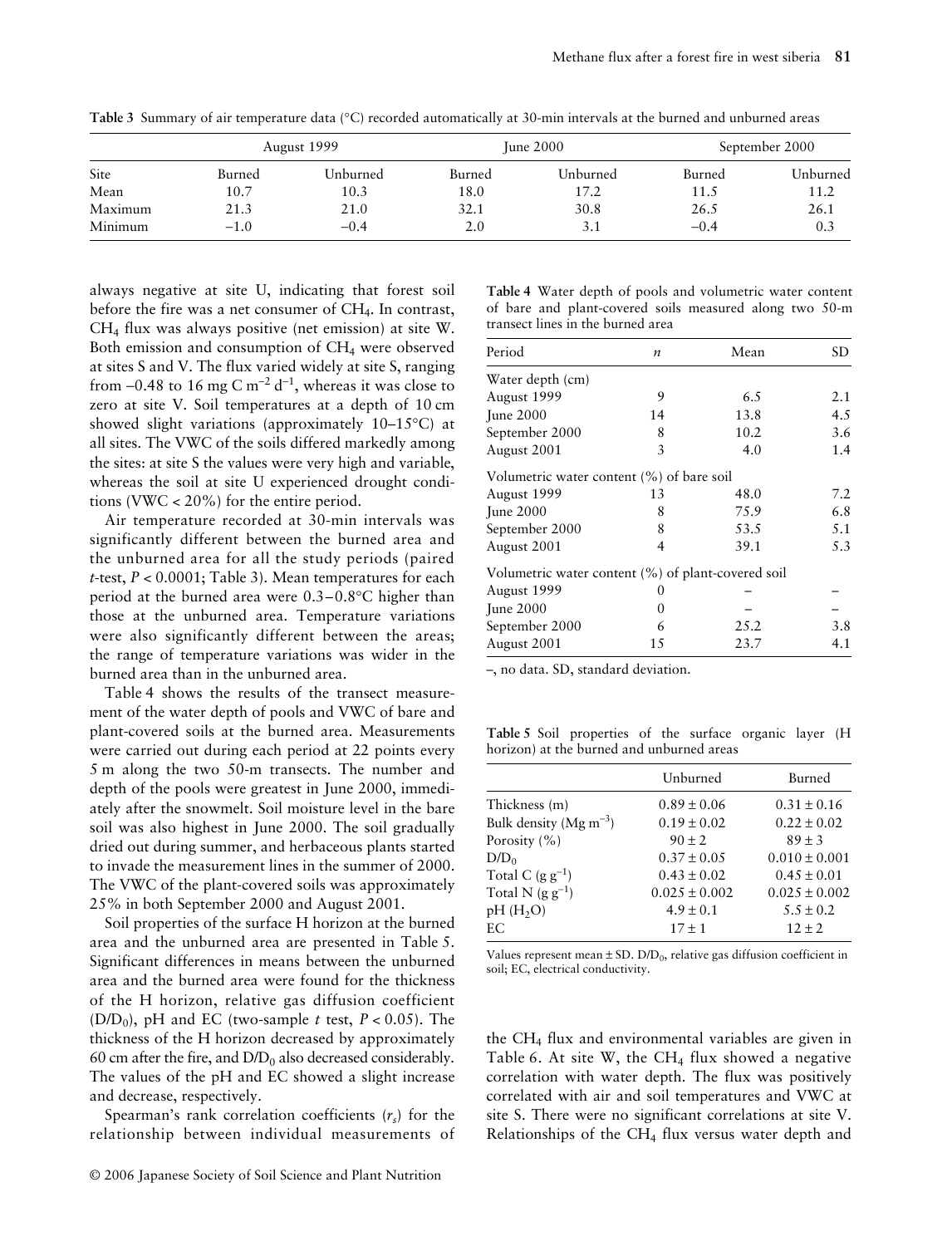| Site W  | Site S |     | Site U    |
|---------|--------|-----|-----------|
| NS      | 0.74   | NS  | $-0.40$   |
|         | 0.83   | NS. | <b>NS</b> |
|         |        |     |           |
| $-0.60$ |        |     |           |
|         | 0.87   | NS  | NS        |
|         |        |     | Site V    |

**Table 6** Spearman's rank correlation coefficients  $(r_s)$  for the relationships between CH4 flux and environmental variables for the burned and unburned sites

NS, not significant ( $P > 0.05$ ). –, not determined.



Figure 2 Relationships between CH<sub>4</sub> flux and (a) water depth (WD) at the open water site and (b) volumetric water content (VWC) at the bare soil site. Lines indicate linear regression (solid line) and the 95% confidence bands (broken lines) for the regression.

VWC are presented in Fig. 2.  $CH<sub>4</sub>$  fluxes after logarithmic transformation were approximated by linear functions of the water depth and VWC.  $CH<sub>4</sub>$  flux in the unburned forest showed a negative correlation with air temperature (Table 6), indicating that  $CH_4$  oxidation by soil increased as temperature increased. The relationship between mean



Figure 3 Relationship between mean daily CH<sub>4</sub> oxidation rate and mean daily air temperature (MDAT) in the unburned birch forest site. Error bars indicate standard deviations. Lines indicate linear regression (solid line) and the 95% confidence bands (broken lines) for the regression.

daily CH4 oxidation and mean daily air temperature is shown in Fig. 3. The oxidation rate was approximated by a linear function of air temperature.

#### **Monitoring of surface environments by satellite images**

Spectral mixture analysis of AVHRR imagery revealed the presence of temporal variations in the areal fractions covered with water, soil and vegetation in the study area (Fig. 4). As each plot represented a value on each day listed in Table 1, this figure showed 4-year variations in the surface coverage. In every year, the vegetation and water fractions showed seasonal variations: the vegetation fraction increased as the season progressed from spring to summer, whereas the water fraction decreased during the same period. Inter-annual variations were also evident (Fig. 4). The annual maximum value for the vegetation decreased from 80% in 1998 to 40% in 1999 owing to the fire, and then gradually increased in the following years. In contrast, the water fraction increased after the fire and decreased thereafter.

## **Areal flux estimates**

The relationships between the areal fractions of open water deduced from AVHRR imagery and the water depth of the pools obtained from field measurements, and that between the fractions of water and VWC in bare soil are illustrated in Fig. 5a,b, respectively. Both water depth and VWC increased as the fractional value of open water increased, and both relationships were approximated by linear functions.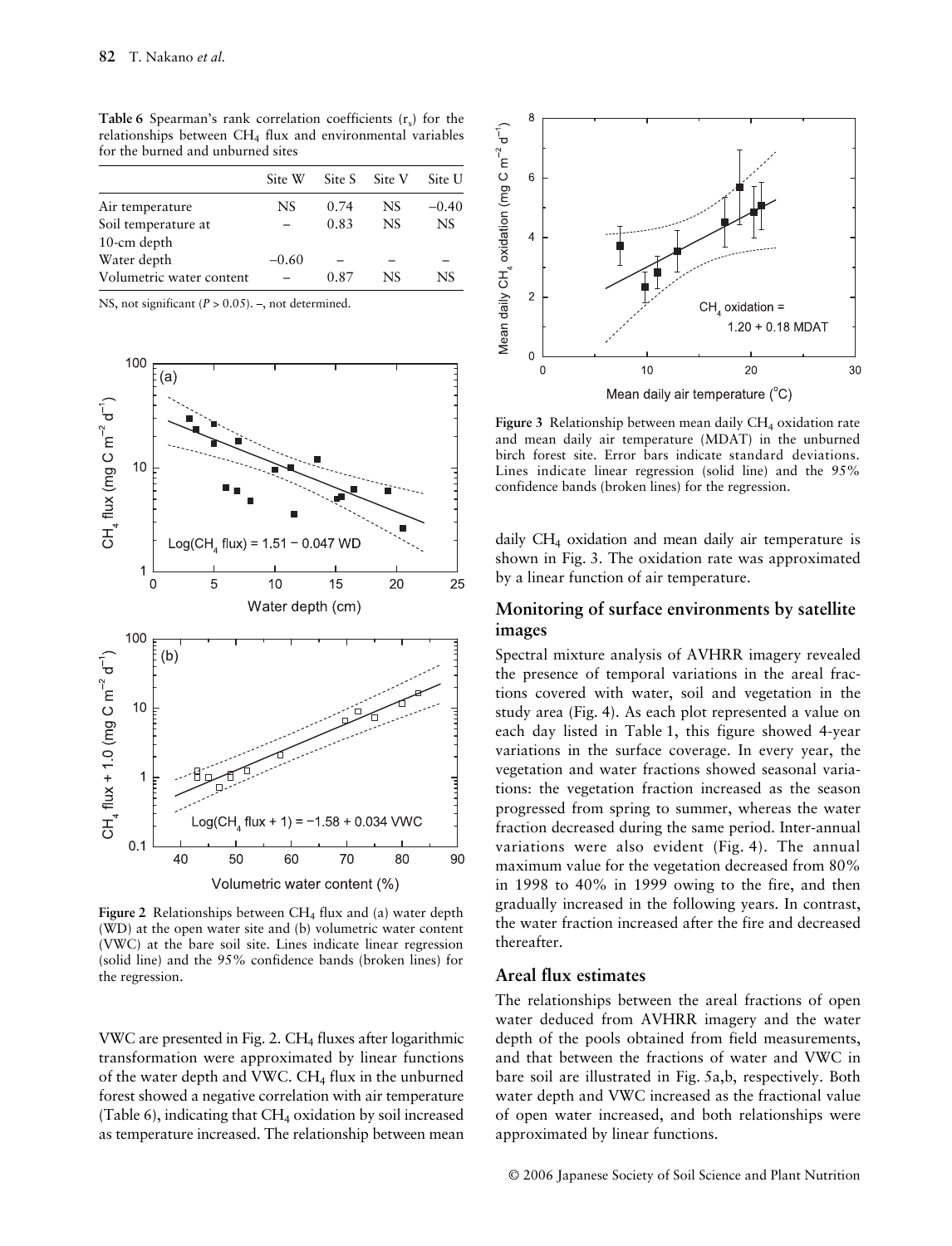

100

80

60

40

**Figure 5** Relationships between areal fractions of open water derived from AVHRR imagery and (a) water depth (WD) of ponds and (b) volumetric water content (VWC) of bare soil. Points represent mean ± standard deviations of the values for each measurement period (August 1999, June 2000, September 2000, August 2001). The data for the water fraction (WF) were obtained from four images acquired on 10 August 1999, 19 June 2000, 7 August 2000 and 3 August 2001.

We first estimated the values for water depth of pools and VWC of bare soils from the areal fraction of open water on days for which AVHRR images were available (Table 1) using the linear functions in Fig. 5. Both water depth and VWC decreased with time (Fig. 6a). Second,



**Figure 6** Estimates of temporal variations in (a) water depth of pools and volumetric water content (VWC) of bare soil after the fire, and (b)  $CH_4$  fluxes from open water, bare soil and the entire burned area.

 $CH<sub>4</sub>$  fluxes at sites W and S were calculated by substituting the water depth and VWC given above into the linear functions shown in Fig. 2 (Fig. 6b). The CH<sub>4</sub> flux at site W increased from spring to summer and with time, whereas that at site S decreased over the years and became almost nil in 2001. The values of the CH<sub>4</sub> flux from the entire burned area were also computed by weighting the CH4 flux at sites W and S with areal coverage of each site and by assuming that the  $CH<sub>4</sub>$  flux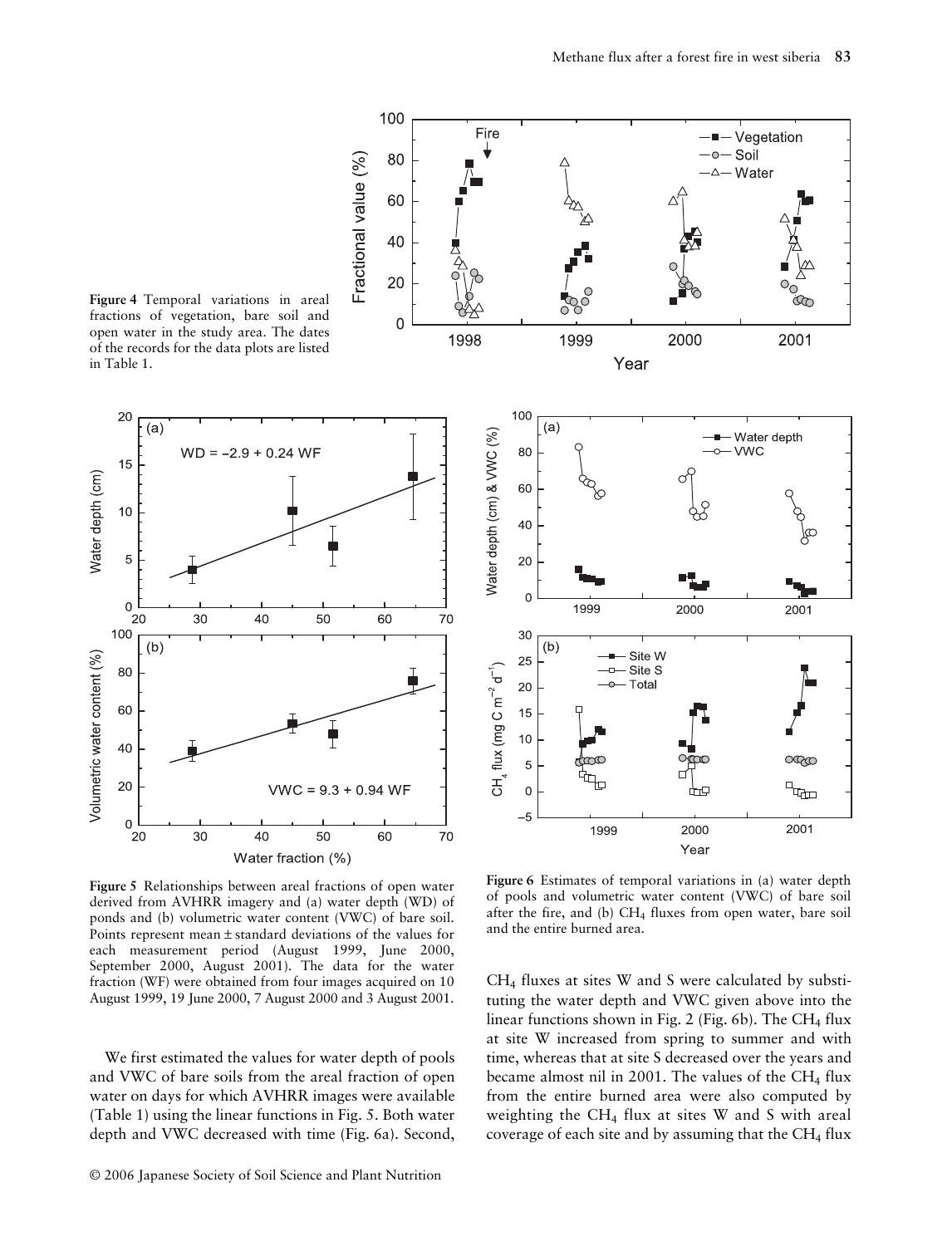at site V was always zero (Fig. 6b). The integrated  $CH<sub>4</sub>$ flux for the entire burned area showed slight variations within and between years and was approximately 5– 6 mg C m<sup>-2</sup> day<sup>-1</sup> throughout the study period. Cumulative CH4 emission rates during the 3-month period from June to August were estimated to be  $0.39 \text{ g C m}^{-2}$ in 1999, 0.45 g C m<sup>-2</sup> in 2000 and 0.48 g C m<sup>-2</sup> in 2001.

# **Estimates of CH<sub>4</sub> oxidation in the unburned forest**

Using the relationship between  $CH<sub>4</sub>$  oxidation and air temperature shown in Fig. 3, seasonal variations in  $CH<sub>4</sub>$ oxidation by unburned forest soils were estimated based on the surface air temperature data of the reanalysis dataset of the National Centers for Environmental Prediction (NCEP)/National Center for Atmospheric Research (NCAR) (Kalnay *et al.* 1996). Horizontal resolution of this dataset is latitude  $2.5^\circ \times$  longitude 2.5°. Mean daily air temperature data at four grids encompassing Plotnikovo (55.0°N, 82.5°E; 55.0°N, 85.0°E; 57.5°N, 82.5°E; 57.5°N, 85.0°E) from 1998 to 2001 were downloaded from the website (http:// www.cdc.noaa.gov/cdc/reanalysis/). We averaged temperatures for the four grids and substituted them into the equation in Fig. 3 to represent the temperature at Plotnikovo. Mean daily CH<sub>4</sub> oxidation rates were calculated, and the cumulative rates during the 3-month period from June to August were estimated to be 0.41 ±  $0.11$  g C m<sup>-2</sup> (mean ± 95% confidence interval) in 1998,  $0.39 \pm 0.11$  g C m<sup>-2</sup> in 1999  $0.40 \pm 0.10$  g C m<sup>-2</sup> in 2000 and  $0.38 \pm 0.10$  g C m<sup>-2</sup> in 2001.

# **DISCUSSION**

# **Changes in the surface and soil environment after fire**

Forest fires result in various changes in the physical, chemical and biological aspects of the surface environment. One important effect of fire is the destruction of the thick organic layer (Lucarotti 1980). Soil organic matter (SOM) consumption associated with wildfires has been studied using peat cores (Pitkänen *et al.* 1999; Turetsky and Wieder 2001), remote sensing analysis of postfire landscapes (Kasischke *et al.* 1995) and modeling (Zhuang *et al.* 2003). The amount of SOM lost during a single fire event has been estimated to be in the range of 2.5–3.0 kg C m<sup>-2</sup> in the boreal forest zone of Alaska (Kasischke *et al.* 1995), 2.5 kg C m−<sup>2</sup> in a peatland of eastern Finland (Pitkänen *et al.* 1999), and 2.2 kg C m<sup>-2</sup> in a peatland of western Canada (Turetsky and Wieder 2001). In the present study area, the thickness of the soil organic layer decreased by approximately 60 cm (Table 5). The amount of SOM, which

was calculated as the product of the thickness, bulk density and total carbon content of the H horizon, was estimated to be 73 kg C m<sup>-2</sup> and 31 kg C m<sup>-2</sup> at the unburned and burned areas, respectively. Assuming that the difference between these amounts corresponds to the loss of soil carbon during the fire, the area lost is 42 kg C m<sup>-2</sup>. This value is considerably larger than the estimates given above, probably because the West Siberian plain is an extremely paludinous area characterized by very large carbon stocks from peat accumulation (Yefremov and Yefremova 2001). Moreover, forest soils in this plain are currently well drained and therefore burn easily.

Our results indicated that soil moisture drastically increased after the disturbance by fire. Desyatkin (1993) reported that, in eastern Siberia, thermokarsts (also called "alas") were formed after severe forest fires by subsidence associated with permafrost thawing. The center of each alas was very wet, with the formation of ponds from 10 to 100 m in diameter, because water was supplied from the thawed permafrost. In contrast, a model simulation for black spruce forests in Alaska by Zhuang *et al.* (2003) suggested that the soil moisture of the burned stands would be much lower than that in the unburned stands during approximately the first 50-year period after a fire because of higher evaporation because more radiation reached the soil surface with a reduced canopy and greater drainage was associated with a thicker active layer after the fire. Lucarotti (1980) revealed that soil moisture was unaffected by fire in the *Picea* woodlands of eastern Canada. The present study area became wet after the fire, although it was not located in a permafrost region. A possible explanation is that in the West Siberian plain, surface soil moisture is determined by a balance between precipitation and evapotranspiration because the plain is extremely flat and it is difficult for water to flow laterally in and on the soil. The fire burned trees down and caused a remarkable decrease in transpiration by trees, hence the soil surface became wet.

In several studies, it was noted that soil temperatures at burned sites exceeded those at unburned sites throughout the growing season, and that fire effects may take several years to influence the soil temperature (Burke *et al.* 1997; O'Neill *et al.* 2003; Zhuang *et al.* 2003). Our results indicated that the mean air temperature for each study period in the burned area was 0.3– 0.8°C higher than that in the unburned area, although we could not compare soil temperatures because the measurement times differed among the sites. The range of air temperatures was also greater in the burned area than at the unburned site. This higher and more variable temperature in the burned area was attributed to the loss of shading provided by the plant canopy (Fig. 1).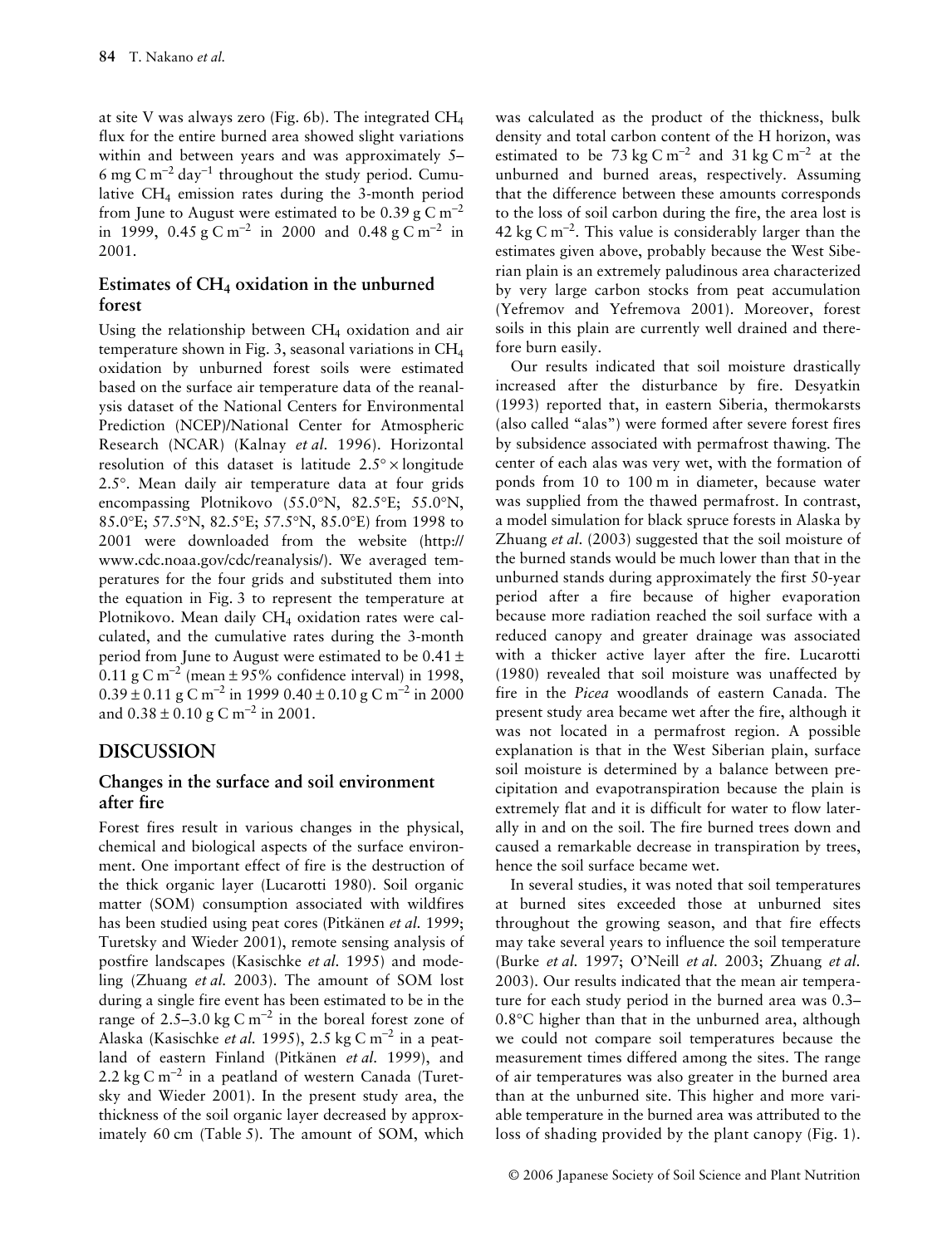A decrease in latent heat led to a decrease in transpiration because of plant losses and also resulted in a higher air temperature in the burned area.

# **Control of CH4 flux**

Studies to date have indicated that factors controlling CH4 emission from aquatic environments include soil moisture, soil temperature (e.g. Bellisario *et al.* 1999; Bubier *et al.* 1995; Christensen *et al.* 2003), substrate type (Crill *et al.* 1991; Svensson and Sundh 1992) and vegetation (Whiting and Chanton 1992). The most important among these factors is soil moisture because it affects the degree of anaerobicity in the soil profile. In many studies, the relationship between the  $CH<sub>4</sub>$  flux and water-table position was reported based on field measurements (Bubier 1995; Dise *et al.* 1993; Fiedler and Sommer 1999; Heikkinen *et al.* 2002; Liblik *et al.* 1997; Nykänen *et al.* 1998; Sebacher *et al.* 1986) and laboratory experiments (Daulat and Clymo 1998; MacDonald *et al.* 1998). Correlation of CH<sub>4</sub> flux and soil VWC has also been reported (Christensen *et al.* 1995; Morishita *et al.* 2003). These studies showed that a higher water-table level and water content led to a higher  $CH_4$  emission. Our results (Fig. 2b) are in agreement with these previous findings.

When the water-table position was above the soil surface, however, the higher water level was associated with a lower  $CH_4$  flux (Fig. 2a). Similar results have been reported previously (Juutinen *et al.* 2001; Kelley *et al.* 1995; Moore *et al.* 1990; Otter and Scholes 2000; Weyhenmeyer 1999). In general, methaneoxidizing bacteria consume a large fraction of the methane formed in methanogenic habitats before it reaches the atmosphere (Kiene 1991). The CH<sub>4</sub> oxidation potential is likely to increase by the longer water-column pathway, resulting in lower diffusive  $CH<sub>4</sub>$  fluxes across the sediment–water interface.

The CH4 flux was almost zero at the plant-invaded site in the burned area and no relationship was found between the flux and environmental variables. Soil moisture at this site was relatively low (approximately 25%) and consistent over time. This low moisture level suppressed the  $CH_4$  emission from the soil to the atmosphere. The limited variations in soil moisture and soil temperature during the study periods may account for the lack of a correlation.

Effects of soil temperature and moisture on the  $CH<sub>4</sub>$ oxidation rate at the unburned site were analyzed by Nakano *et al.* (2004). In the present study, a relationship between air temperature and  $CH<sub>4</sub>$  oxidation rate was demonstrated (Fig. 3) and temporal variations in  $CH<sub>4</sub>$  oxidation were estimated based on the air temperature data from the NCEP/NCAR reanalysis. Although few studies have focused on air temperature as a

controlling factor of  $CH_4$  oxidation rate, we consider that air temperature is a good predictor of  $CH<sub>4</sub>$  flux because long-term and global-scale air temperature data, unlike soil temperatures, can be obtained by using datasets such as the NCEP/NCAR reanalysis dataset.

## **CH4 fluxes before and after a fire**

In the present study, temporal variations in  $CH<sub>4</sub>$  flux during the 3-year period after a fire were investigated based on field measurements and analysis of NOAA AVHRR imagery. In the study area, CH<sub>4</sub> oxidation in the dry soils of the unburned forest predominated and the cumulative  $CH_4$  oxidation rate during the summer (from June to August), which was nearly consistent during the 4-year period (1998–2001), amounted to approximately  $0.4 \text{ g C m}^{-2}$ . The surface soil had become extremely wet after the fire and was covered with numerous small pools. As a result, the soil became a net emitter of CH<sub>4</sub> after the fire disturbance.

The soil gradually dried out and the pools became shallower and then disappeared from spring to summer and over the years. This moisture change in the burned area was apparent from both the field survey and the remote sensing analysis (Table 4, Fig.  $6$ ). CH<sub>4</sub> emission per unit area from the pools increased with time because  $CH_4$  emission rate shows an inverse relationship with the depth of standing water. In contrast, the CH4 flux from bare soils decreased as soil moisture decreased. Areal coverage of the pools and bare soil decreased over the years, as these cover types were replaced by herbaceous plants, whose  $CH<sub>4</sub>$  flux was almost zero. By weighting  $CH<sub>4</sub>$  fluxes at the pools, bare soils and invaded-plant sites according to their areal fractions and adding these values, we could estimate the soil–atmosphere CH<sub>4</sub> exchange in the entire burned area. The total CH<sub>4</sub> flux showed slight seasonal and interannual variations and amounted to approximately 5–6 mg C m<sup>-2</sup> day<sup>-1</sup> throughout the study period (Fig. 6). The cumulative  $CH_4$  emission rates during the summer were calculated to be in the range of 0.39– 0.48 g C m<sup>-2</sup>, values within the same order of magnitude as the CH<sub>4</sub> oxidation rate in the unburned forest. However, because the soil is becoming still drier and the pools are disappearing, we predict that the burned soils will return to  $CH<sub>4</sub>$  consumer status in several years.

We are not aware of any published studies on the temporal changes in  $CH<sub>4</sub>$  flux after a fire to compare our results with. However, in a few studies, changes in the CH4 exchange between soils and the atmosphere before and after forest fires were examined (Burke *et al.* 1997; Kim and Tanaka 2003). Burke *et al.* (1997) carried out  $CH_4$  and  $CO_2$  flux measurements at several sites with different fire histories (fires had occurred from 0 to 7 years before the measurements) in black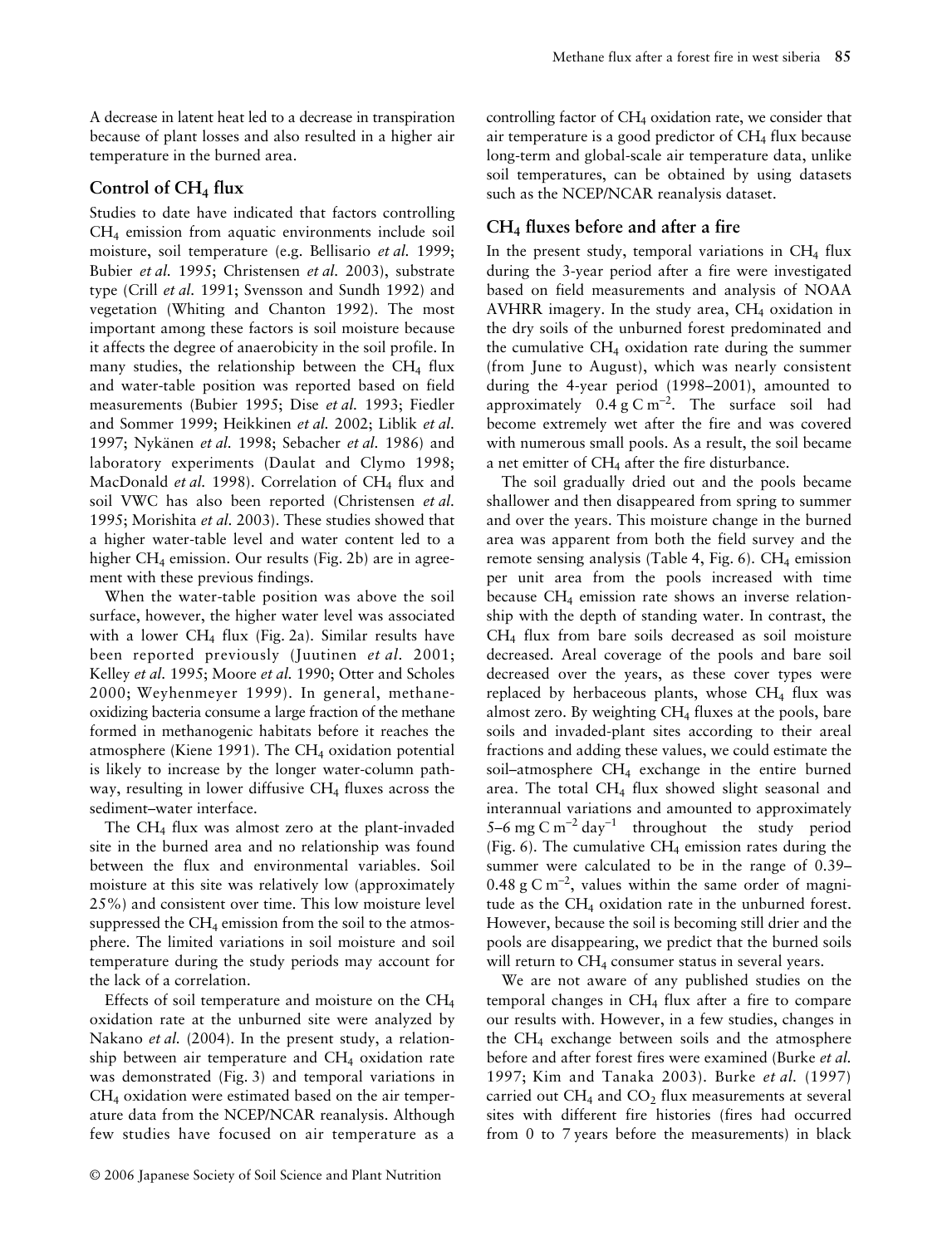spruce stands and jack pine stands in Canada. All sites were net sinks of atmospheric CH<sub>4</sub>, and the burned sites tended to be slightly stronger  $CH<sub>4</sub>$  sinks than the unburned controls after a few years of recovery. They observed a net  $CH_4$  emission shortly after a fire (a few weeks) and suggested that this emission may have been of pyrogenic origin. Kim and Tanaka (2003) measured the fluxes of  $CO_2$ , CH<sub>4</sub> and N<sub>2</sub>O before and after a prescribed fire in the boreal forest of interior Alaska. They reported that most  $CH_4$  after the fire was oxidized by soil, but that some was emitted to the atmosphere above the burned stand. In addition, the CH<sub>4</sub> flux from soil increased from 7% to 142% after the fire, presumably because thawing of the frozen soil was accelerated by fire, and CH4 may have been released from permafrost. Unlike these studies, our results indicated that the surface soil changed from a net  $CH_4$  oxidizer to an emitter after the fire.

A key parameter of surface CH<sub>4</sub> exchange before and after the fire was soil moisture. Soil moisture in the burned area varied temporally and from site to site depending on the soil type, microrelief and vegetation cover. Remotely sensed satellite images are appropriate for monitoring surface moisture conditions over broad areas. Combining field measurements with the analysis of satellite images is a good strategy for evaluating the soil-atmosphere CH<sub>4</sub> exchange after fire disturbance.

# **ACKNOWLEDGMENTS**

We thank C. Asahi, O. Krasnov, A. Plotnikov, K. Shimoyama and S. Ochi for their extensive help with the fieldwork. We also thank T. Sawamoto and T. Morishita for their assistance in the analysis of the soil samples. This work was supported by the Core Research for Evolutional Science and Technology (CREST) program of the Japan Science and Technology Corporation.

#### **REFERENCES**

- Asner GP, Wessman CA, Priette JL 1997: Unmixing the directional reflectances of AVHRR sub-pixel land covers. *IEEE Trans. Geosci, Remote Sensing*, **35**, 868–878.
- Auclair AND, Carter TB 1993: Forest wildfires as a recent source of CO<sub>2</sub> at northern latitudes. *Can. J. For. Res.*, 23, 1528–1536.
- Bellisario LM, Bubier JL, Moore TR, Chanton JP 1999: Controls on CH4 emissions from a northern peatland. *Global Biogeochem. Cycles*, **13**, 81–91.
- Borken W, Brumme R, Xu Y-J 2000: Effects of prolonged soil drought on CH4 oxidation in a temperate spruce forest. *J. Geophys. Res.*, **105D**, 7079–7088.
- Bubier JL 1995: The relationship of vegetation to methane emission and hydrochemical gradients in northern peatlands. *J. Ecol*., **83**, 403–420.
- Bubier JL, Moore TR, Bellisario L, Comer NT, Crill PM 1995: Ecological controls on methane emissions from a northern peatland complex in the zone of discontinuous permafrost, Manitoba, Canada. *Global Biogeochem. Cycles*, **9**, 455–470.
- Burke RA, Zepp RG, Tarr MA, Miller WL, Stocks BJ 1997: Effect of fire on soil–atmosphere exchange of methane and carbon dioxide in Canadian boreal forest sites. *J. Geophys. Res.*, **102D**, 29 289–29 300.
- Cahoon DR Jr, Stocks BJ, Levine JS, Cofer WR III, Pierson JM 1994: Satellite analysis of the severe 1987 forest fires in northern China and southeastern Siberia. *J. Geophys. Res.*, **99D**, 18 627–18 638.
- Castro MS, Steudler PA, Melillo JM, Aber JD, Bowden RD 1995: Factors controlling atmospheric methane consumption by temperate forest soils. *Global Biogeochem. Cycles*, **9**, 1–10.
- Christensen TR, Jonasson S, Callaghan TV, Havström M 1995: Spatial variation in high-latitude methane flux along a transect across Siberian and European tundra environments. *J. Geophys. Res.*, **100D**, 21 035–21 045.
- Christensen TR, Ekberg A, Ström L, Mastepanov M, Panikov N, Öquist M *et al.* 2003: Factors controlling large-scale variations in methane emissions from wetlands. *Geophys. Res. Lett.* **30**, 1414, doi:10.1029/2002GL016848.
- Conard SG, Sukhinin AI, Stocks BJ, Cahoon DR, Davidenko EP, Ivanova GA 2002: Determining effects of area burned and fire severity on carbon cycling and emissions in Siberia. *Climatic Change*, **55**, 197–211.
- Crill PM, Harriss RC, Bartlett KB 1991: Methane flux from terrestrial wetland environments. *In Microbial Production and Consumption of Greenhouse Gases: Methane, Nitrogen Oxides, and Halomethanes*, Ed. JE Rogers and WB Whitman, pp. 91–110, American Society for Microbiology, Washington.
- Daulat WE, Clymo RS 1998: Effects of temperature and water table on the efflux of methane from peatland surface cores. *Atmos. Environ.*, **32**, 3207–3218.
- Desyatkin RV 1993: Syngenetic soil salinization during thermokarst alas formation. *Eurasian Soil Sci.*, **25**, 38–46.
- Dise NB, Gorham E, Verry ES 1993: Environmental factors controlling methane emissions from peatlands in northern Minnesota. *J. Geophys. Res.*, **98**, 10 583–10 594.
- Dixon RK, Krankina ON 1993: Forest fires in Russia: carbon dioxide emissions to the atmosphere. *Can. J. For. Res.*, **23**, 700–705.
- Fiedler S, Sommer M 1999: Methane emissions, groundwater levels and redox potentials of common wetland soils in a temperate-humid climate. *Global Biogeochem. Cycles*, **14**, 1081–1093.
- French NHF, Kasischke ES, Stocks BJ, Mudd JP, Martell DL, Lee BS. 2000: Carbon release from fires in the North American boreal forest. *In Fire, Climate Change, and Carbon Cycling in the Boreal Forest*. Ed. ES Kasischke and BJ Stocks, pp. 377–388, Springer-Verlag, New York.
- Garcia-Haro FJ, Gilabert MA, Melia J 2001: Monitoring fire-affected areas using Thematic Mapper data. *Int. J. Remote Sen.*, **22**, 533–549.
- Goodrum G, Kidwell KB, Winston W 1999: NOAA KLM User's Guide*.* NOAA, Washington, D.C.

© 2006 Japanese Society of Soil Science and Plant Nutrition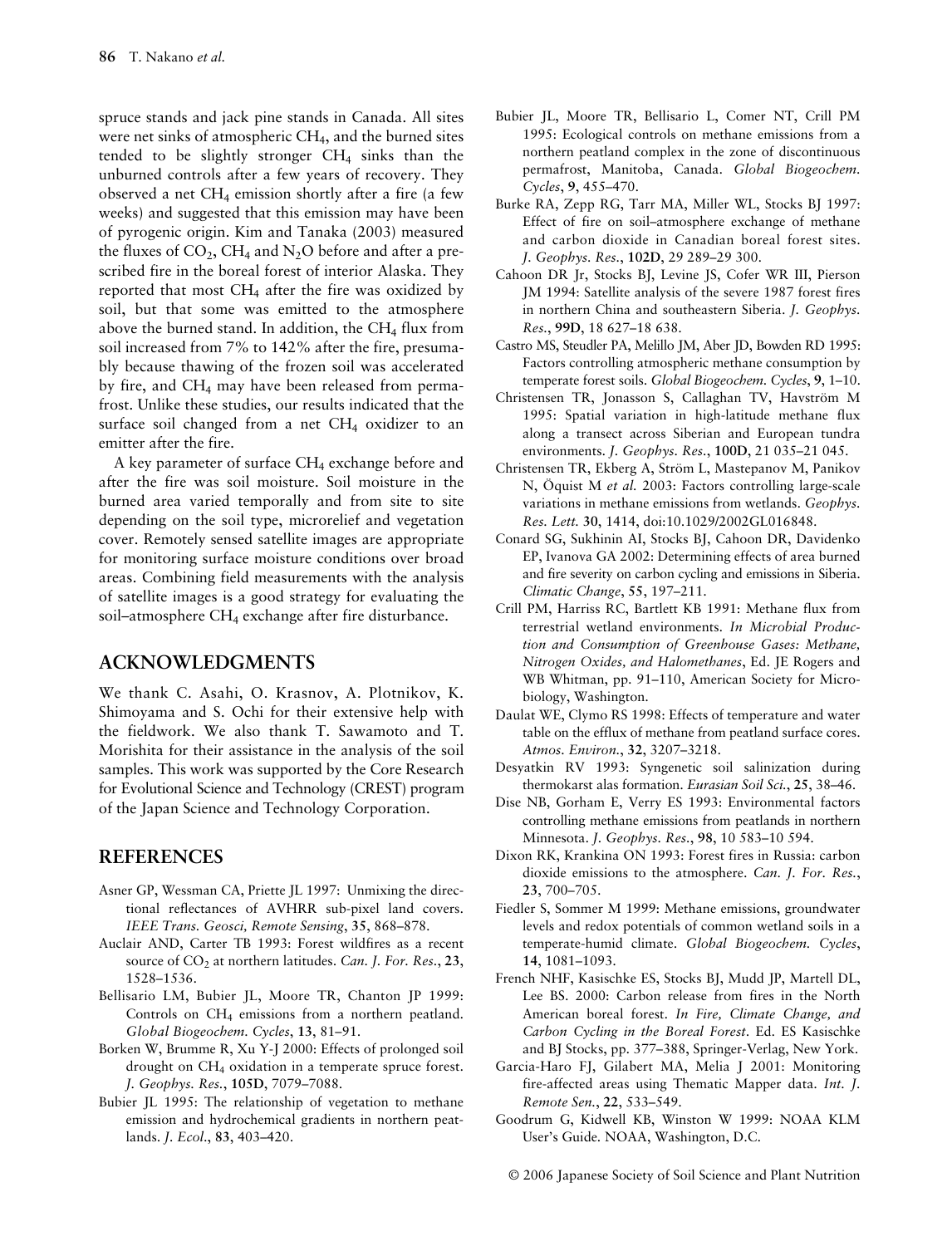- Heikkinen JEP, Elsakov V, Martikainen PJ 2002: Carbon dioxide and methane dynamics and annual carbon balance in tundra wetland in NE Europe, Russia. *Global Biogeochem. Cycles* **16**, 1115, doi:10.1029/2002GB001930.
- Isaev AS, Korovin GN, Bartalev SA *et al.* 2002: Using remote sensing to assess Russian forest fire carbon emissions. *Clim. Change*, **55**, 235–249.
- Juutinen S, Alm J, Martikainen P, Silvola J 2001: Effects of spring flood and water level draw-down on methane dynamics in the littoral zone of boreal lakes. *Freshwater Biology*, **46**, 855–869.
- Kalnay E, Kanamitsu M, Kistler R *et al.* 1996: The NCEP/ NCAR 40-year reanalysis project. *Bull. Amer. Meteor. Soc.*, **77**, 437–471.
- Kasischke ES 2000: Boreal ecosystems in the global carbon cycle. *In Fire, Climate Change, and Carbon Cycling in the Boreal Forest*. Ed. ES Kasischke and BJ Stocks, pp. 377–388, Springer-Verlag, New York.
- Kasischke ES, Bruhwiler LP 2003: Emissions of carbon dioxide, carbon monoxide, and methane from boreal forest fires in 1998. *J. Geophys. Res*., **108D**, 8146, doi:10.1029/2001JD000461.
- Kasischke ES, French NHF, Bourgeau-Chavez LL, Christensen NL 1995: Jr Estimating release of carbon from 1990 and 1991 forest fires in Alaska. *J. Geophys. Res.*, **100D**, 2941–2951.
- Kelley CA, Martens CS, Ussler W 1995: III. Methane dynamics across a tidally flooded riverbank margin. *Limnol. Oceanogr.*, **40**, 1112–1129.
- Kiene RP 1991: Production and consumption of methane in aquatic systems. *In Microbial Production and Consumption of Greenhouse Gases: Methane, Nitrogen Oxides, and Halomethanes*, Ed. JE Rogers and WB Whitman, pp. 111–146, American Society for Microbiology, Washington.
- Kim Y, Tanaka N 2003: Effect of forest fire on the fluxes of  $CO<sub>2</sub>$ , CH<sub>4</sub>, and N<sub>2</sub>O in boreal forest soils, interior Alaska. *J. Geophys. Res.*, **108D**, 8154, doi:10.1029/ 2001JD000663, 2003.
- Lapshina ED, Mouldiyarov EY, Vasiliev SV 2001: Analyses of key area studies. *In Carbon Storage and Atmospheric Exchange by West Siberian Peatlands.* Ed. W. Bleuten and ED Lapshina, pp. 23–42, Utrecht University, Utrecht.
- Levine JS, Cofer WR III, Sebacher DI *et al.* 1990: The effects of fire on biogenic emissions of methane and nitric oxide from wetlands. *J. Geophys. Res*., **95D**, 1853–1864.
- Liblik LK, Moore TR, Bubier JL, Robinson SD 1997: Methane emissions from wetlands in the zone of discontinuous permafrost: Fort Simpson, Northwest Territories, Canada. *Global Biogeochem. Cycles*, **11**, 485–494.
- Lucarotti CJ 1980: The effect of fire and forest regeneration on mesofauna populations and microfungal species in lichen woodland soils. *McGill Subarctic Research Paper*, **32**, 7–26.
- MacDonald JA, Fowler D, Hargreaves KJ, Skiba U, Leith ID, Murray MB 1998: Methane emission rates from a northern wetland: response to temperature, water table and transport. *Atmos. Environ*., **32**, 3219–3227.
- Moore T, Roulet N, Knowles R 1990: Spatial and temporal

variations of methane flux subarctic/northern boreal fens. *Global Biogeochem. Cycles*, **4**, 29–46.

- Morishita T, Hatano R, Desyatkin RV 2003: CH<sub>4</sub> flux in an alas ecosystem formed by forest disturbance near Yakutsk, Eastern Siberia, Russia. *Soil Sci. Plant Nutr.*, **49**, 369– 377.
- Nakano T, Kuniyoshi S, Fukuda M 2000: Temporal variation in methane emission from tundra wetlands in a permafrost area, northeastern Siberia. *Atmos. Environ.*, **34**, 1205–1213.
- Nakano T, Inoue G, Fukuda M. 2004: Methane consumption and soil respiration by a birch forest in West Siberia. *Tellus* **56B**: 223–229.
- Nykänen H, Alm J, Silvola J, Tolonen K, Martikainen PJ 1998: Methane fluxes on boreal peatlands of different fertility and the effect of long-term experimental lowering of the water table on flux rates. *Global Biogeochem. Cycles*, **12**, 53–69.
- Nykänen H, Heikkinen JEP, Pirinen L, Tiilikainen K, Martikainen PJ 2003: Annual  $CO<sub>2</sub>$  exchange and  $CH<sub>4</sub>$  fluxes on a subarctic palsa mire during climatically different years. *Global Biogeochem. Cycles*, **17**, 1018, doi:10.1029/ 2002GB001861.
- Oleson KW, Sarlin S, Garrison J, Smith S, Privette JL, Emery WJ 1995: Unmixing multiple land-cover type reflectances from coarse spatial resolution satellite data. *Remote Sens. Environ.*, **54**, 98–112.
- O'Neill KP, Kasischke ES, Richter DD 2003: Seasonal and decadal patterns of soil carbon uptake and emission along an age sequence of burned black spruce stands in interior Alaska. *J. Geophys. Res*., **108D**, 8155, doi:10.1029/2001JD000443.
- Osozawa S 1987: Measurement of soil–gas diffusion coefficient for soil diagnosis. *Soil Phys. Cond. Plant Growth Jpn.*, **58**, 528–535 (in Japanese with English summary).
- Otter LB, Scholes MC 2000: Methane sources and sinks in a periodically flooded South African savanna. *Global Biogeochem. Cycles*, **14**, 97–111.
- Pitkänen A, Turunen J, Tolonen K 1999: The role of fire in the carbon dynamics of a mire, eastern Finland. *Holocene*, **9**, 453–462.
- Priemé A, Christensen S 1997: Seasonal and spatial variation of methane oxidation in a Danish spruce forest. *Soil Biol. Biochem*., **29**, 1165–1172.
- Sebacher DI, Harriss RC, Bartlett KB, Sebacher SM, Grice SS 1986: Atmospheric methane sources: Alaskan tundra bogs, an alpine fen, and a subarctic boreal marsh. *Tellus*, **38B**, 1–10.
- Shimoda H, Fukue K, Cho K *et al.* 1998: Development of a software package for ADEOS and NOAA data analysis. Proc. of the International Geosciences and Remote Sensing, Seattle, July 6–10., **2**, 674–676.
- Smith KA, Dobbie KE, Ball BC *et al.* 2000: Oxidation of atmospheric methane in northern European soils, comparison with other ecosystems, and uncertainties in the global terrestrial sink. *Global Change Biol.*, **6**, 791–803.
- Svensson BH, Sundh I 1992: Factors affecting methane production in peat soils. *Suo*, **43**, 183–190.
- Takeuchi W, Nakano T, Ochi S, Yasuoka Y. Monitoring of fire-affected areas in western Siberia using spectral mixture